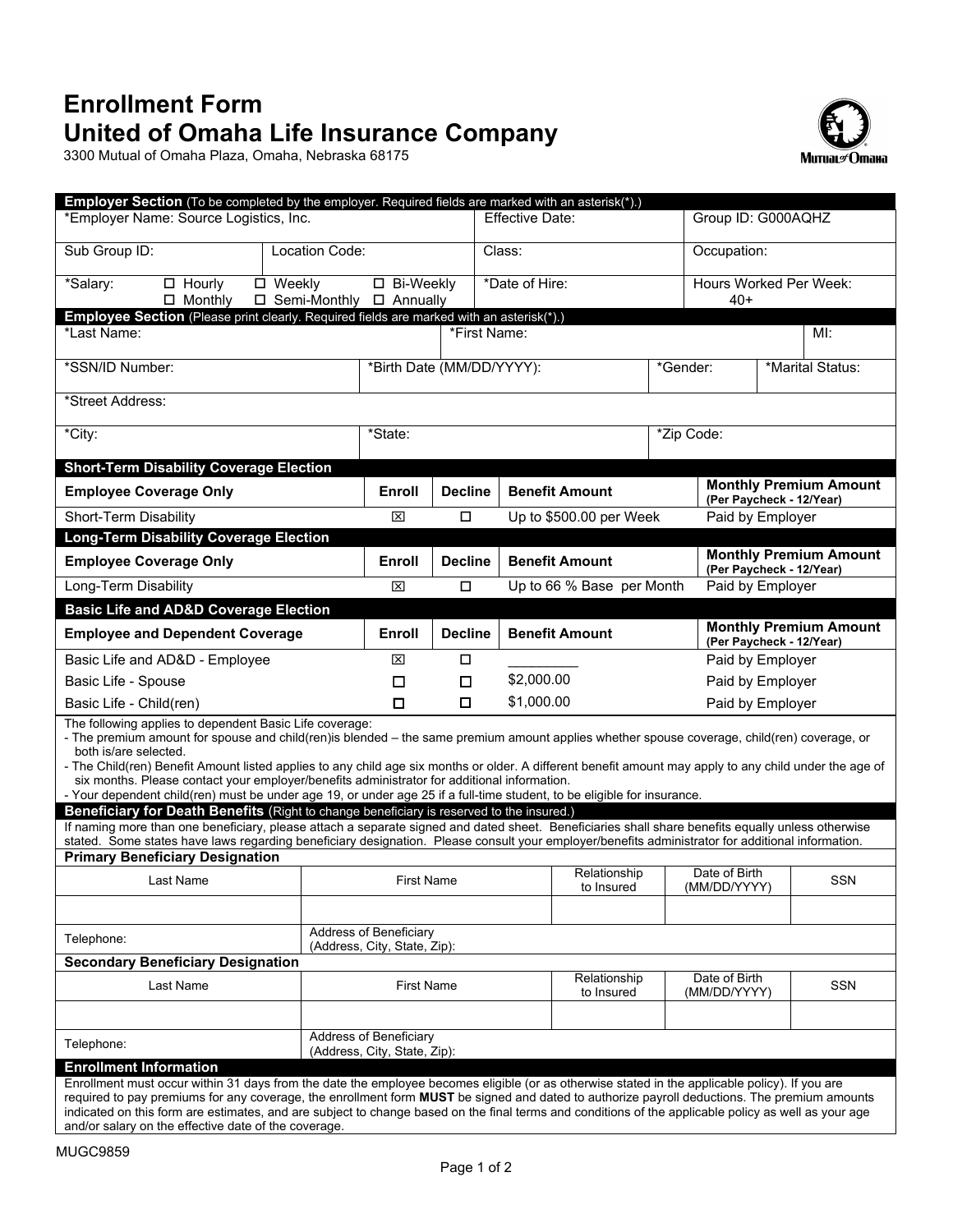### **Agreement and Signature**

I represent that the information I have provided in this enrollment form is complete, true and accurate to the best of my knowledge. I understand that payment of premium does not guarantee eligibility for coverage. I understand and agree that I must satisfy all active work or active eligibility requirements that pertain to the policy to be eligible for coverage. I understand and agree that life insurance coverage for my eligible dependent(s) may be delayed if they are confined (at home, in a hospital, or in any other institution or facility) or disabled on the date insurance would otherwise begin, in accordance with the terms of the policy.

Should I apply for waived coverage in the future, I understand that evidence of insurability may be required, acceptable to the underwriting company, **at my own expense**. I understand that if coverage is applied for in the future, it must be during an enrollment period approved by the underwriting company or due to a life change event as defined or allowed by the applicable policy, and that a waiting period may apply.

By signing below, I acknowledge that I understand and agree to the above statements, and that I have read and understand the benefit summary or outline of coverage provided to me for each type of coverage. The above requirements will apply unless otherwise stated in the applicable policy, or unless prohibited by any applicable state or federal law.

### **SIGNATURE OF EMPLOYEE** \_\_\_\_\_\_\_\_\_\_\_\_\_\_\_\_\_\_\_\_\_\_\_\_\_\_\_\_\_\_\_\_\_\_\_\_\_\_\_\_\_ **DATE** \_\_\_\_\_\_\_\_\_\_\_\_\_\_\_\_\_\_\_\_\_\_\_\_

**Additional Information**

**Fraud Warning:** Any person who knowingly and with intent to defraud any insurance company or other person files an application for insurance or statement of claim containing any materially false information or conceals for the purpose of misleading, information concerning any fact material thereto commits a fraudulent insurance act, which is a crime and subjects such person to criminal and civil penalties. *(Note: This fraud warning does not apply to residents of AL, AR, CA, CO, DC, FL, KS, KY, LA, ME, MD, NJ, NM, NY, OH, OR, PR, RI, TN, VT and VA. Please review the specific fraud warning for your state of residence if provided below, or view it online at www.mutualofomaha.com.)*

**Arkansas Fraud Warning:** Any person who, with intent to defraud or knowing that he/she is facilitating a fraud against an insurer, submits an application or files a claim containing a false or deceptive statement is guilty of insurance fraud.